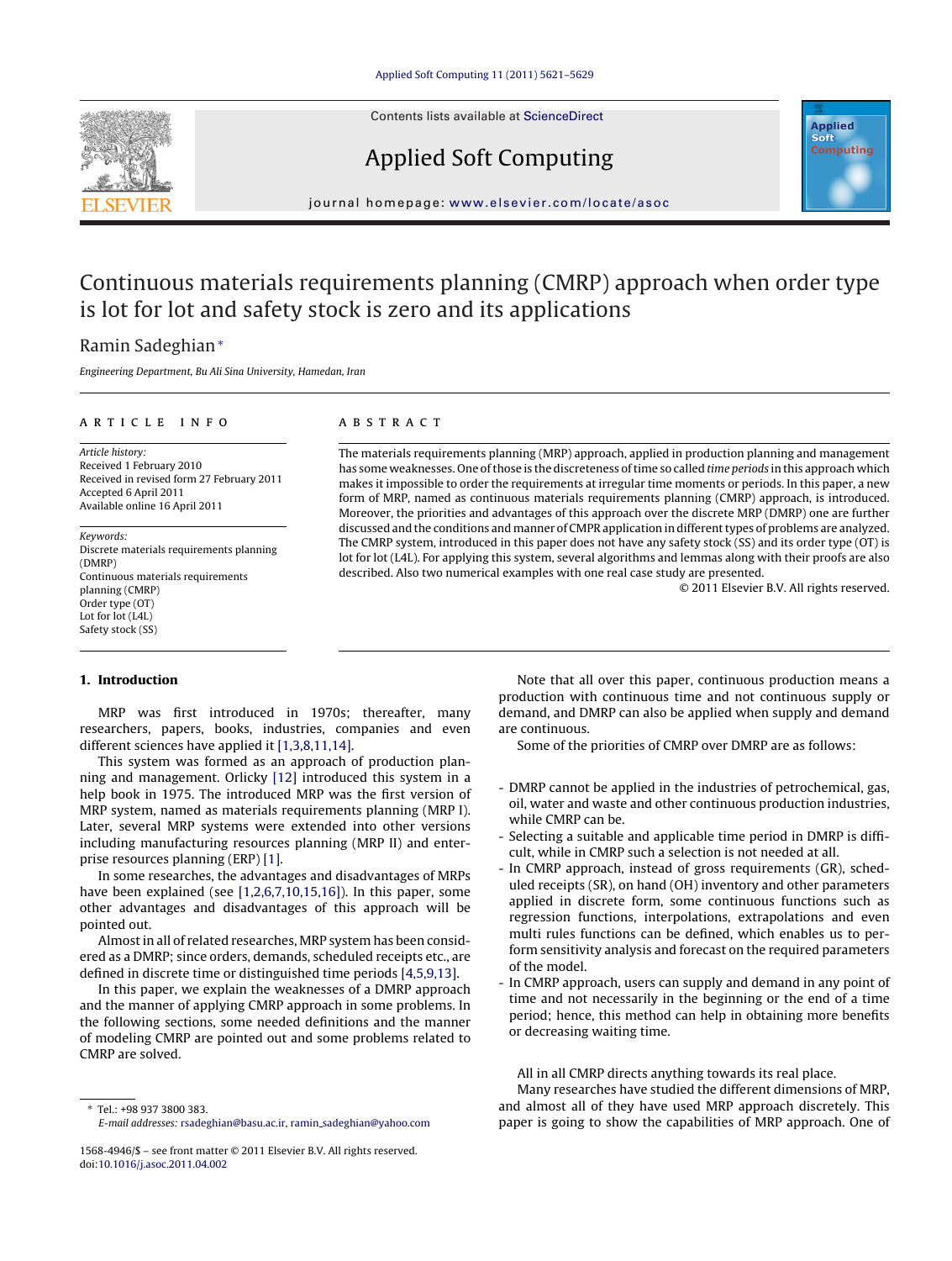

**Fig. 2.** Hierarchy calculations in CMRP approach.

step1 step2 step3 step4 step4 step4 step4 step4 step4 step4 step4 step4 step4 step4 step4 step4 step4 step4 step4 step4 step4 step4 step4 step4 step4 step4 step4 step4 step4 step4 step4 step4 step4 step4 step4 step4 step4

those is that MRP approach can be continuously applied throughout time.

#### **2. Research methodology**

In next sections, some needed definitions and notations are introduced. Also, three algorithms for obtaining the parameters in DMRP approach, the manner of determining  $OH(t)$  in CMRP approach and how to finding the functions of  $NR(t)$  and  $PO(t)$  in CMRP approach, with three lemmas are explained. Several numerical examples are presented too.

The notations in both DMRP and CMRP approach have a little difference. In DMRP approach, the parameters are defined during a time period, while in CMRP approach; the parameters are defined in a time moment. Each MRP approach (DMRP or CMRP), has several basic parameters, so that if the parameters are known, MRP approach is complete. The basic parameters are GR, SR, OH, NR and PO. These parameters are introduced in next section completely.

Note, GR and SR, during all time periods, and OH, in the beginning of planning horizon, are known. Other parameters are unknown, and can be obtained by the known ones. To do so, the algorithms of next sections can be applied. The hierarchies of parameters' calculations and their orders may be drawn similar to following figures (see Figs. 1 and 2).

All algorithms have obtained by several proved lemmas. The lemmas show how to convert DMRP approach into a CMRP approach. Indeed, readers can convert any DMRP system into a CMRP system by the steps of the mentioned algorithms.

#### **3. Definitions and notations**

Generally, in DMRP approach, the following notations are used, which may vary in some Refs. [\[1,5\]:](#page--1-0)

 $GR_i$ : gross requirements during time period *i*,

 $SR_i$ : scheduled receipts during time period *i*,

 $OH<sub>i</sub>$ : on hand inventory during time period *i*,

 $NR_i$ : net requirements during time period *i*,

 $PO_i$ : planned orders during time period *i*.

where GR and SR, during all time periods, and OH, in the beginning of planning horizon, are known, the unknown parameters can be obtained by the known ones. To do so, the following algorithm can be applied.

**Algorithm I.** The steps of obtaining the parameters in DMRP approach

#### Step 0: Begin

Step 1: Let  $OH_1$ ,  $SR_1$ , ...,  $SR_T$ ,  $GR_1$ , ...,  $GR_T$ , T, TT be specified, where the planning horizon is  $[1,T]$ , TT is operations' total time for each piece of product when is defined as sum of four types of time consisting of queue time (QT), process time (PT), carrying time (CT) and setup time (ST) as follows:

$$
TT = QT + PT + CT + ST
$$

Note TT is different from Lead Time (LT), while in some researches, LT is wrongly used as TT.

Step 2: For  $i = 1$  to T do the steps 3 to 4

Step 3: Determine NR<sub>i</sub> with respect to the specified OT, subject to  $NR_i \geq GR_i - SR_i - OH_i$ .

Note that if OT is Lot for Lot so:

$$
NR_i = GR_i - SR_i - OH_i \tag{1}
$$

If  $NR_i < 0$ , it means that there is not any net requirement, so  $NR_i$ is considered equal to zero. Step 4:

$$
OH_{i+1} = NR_i + OH_i + SR_i - GR_i
$$
\n<sup>(2)</sup>

Step 5: For  $i = 0$  to T-TT do  $PO_i = NR_{i+TT}$ Step 6: End

**Lemma 1.** If order type is L4L and  $\exists i \in \{1, 2, ..., T\}$ ; NR<sub>i</sub> > 0 then  $OH_{i+1} = 0.$ 

#### **Proof.** See [Appendix](#page--1-0) [A.](#page--1-0)

Note, the above lemma for each order type may not be correct. All of the above definitions and notations are only used in DMRP approach. In CMRP approach they are defined as follows:

 $GR(t)$ : gross requirements in time moment t,  $SR(t)$ : scheduled receipts in time moment t,  $OH(\bar{t})$ : on hand inventory in time moment t,  $NR(t)$ : net requirements in time moment t,

 $PO(t)$ : planned orders in time moment t.

The above parameters are defined as continuous functions, which enable us to perform sensitivity analysis and forecast the required parameters of the model.